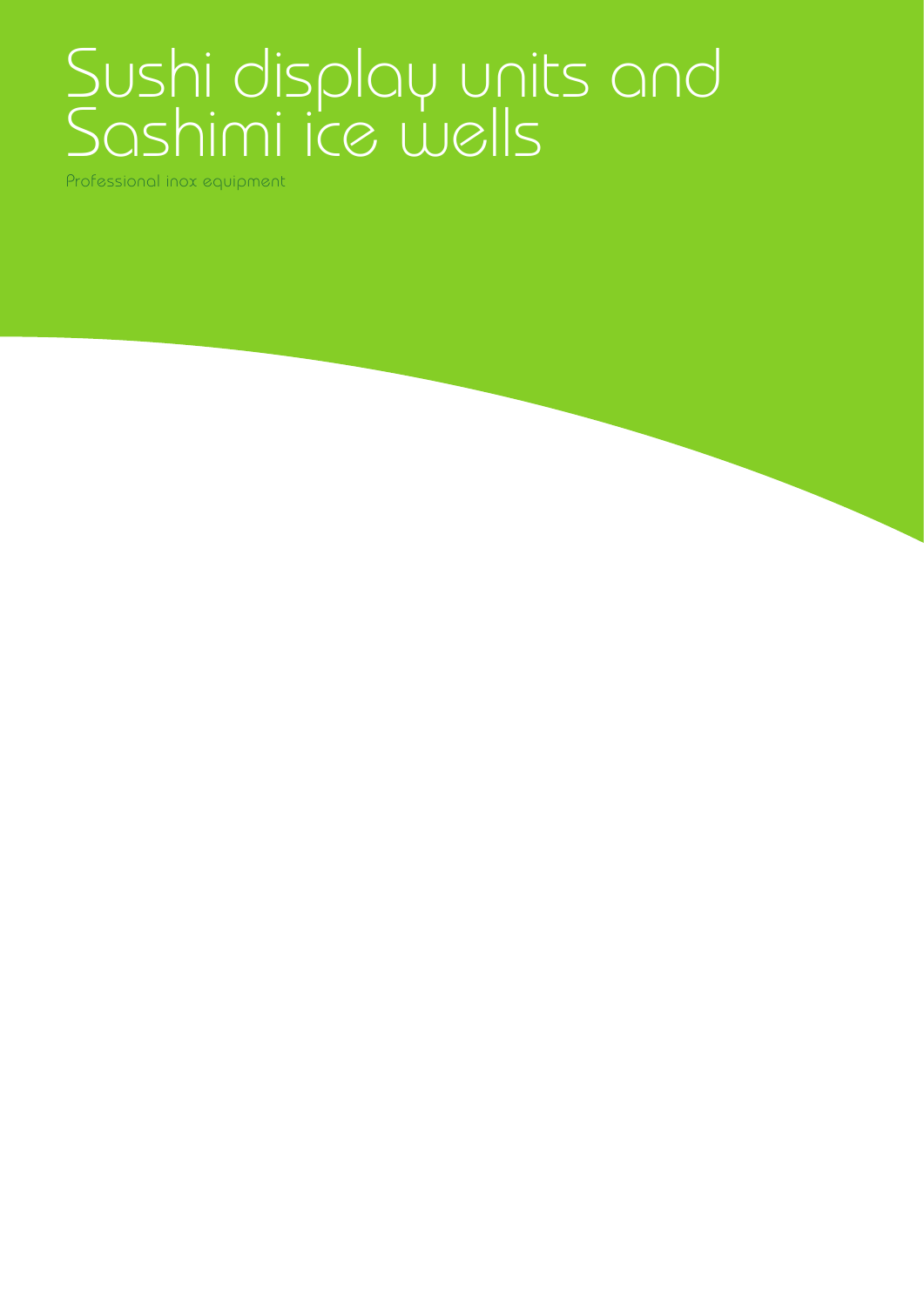



## **VETRINE SUSHI REFRIGERATE**

Vetrine refrigerate espositive per Sushi che permettono una presentazione ideale del prodotto pur mantenendo un'ottima refrigerazione dello stesso.

- Struttura in acciaio inox 304 e vetro temperato spessore 8mm.
- Porte scorrevoli in vetro.
- Coibentazione in poliuretano da 30mm privo di CFC e HCFC
- Illuminazione interna a LED
- Refrigerazione statica tramite tubolare esterno ed evaporatore schiumato nel fondo.
- Temperatura operativa da +1°C a +6°C
- Termostato digitale.

## **MODULI SASHIMI CON VASCHE GHIACCIO**

Vasca ghiaccio refrigerata espositiva.

- Struttura in acciaio inox 304.
- Coibentazione in poliuretano da 30mm privo di CFC e HCFC.
- Refrigerazione statica con evaporatore schiumato nel fondo.
- Termostato digitale.

## **SUSHI DISPLAY UNIT**

Sushi refrigerated display units to allow both an ideal presentation and an ideal refrigeration of the products.

- AISI 304 stainless steel structure and tem-
- pered glass 80 mm thick.
- Glass sliding doors.
- 30mm polyurethane insulation CFC and HCFC free.
- LED lighting inside.
- Static refrigeration by external tube and foamed evaporator on the bottom to grant homogeneity in the maintenance of the presented products.
- Operating temperature from  $+1^{\circ}C$  to  $+6^{\circ}C$
- Digital thermostat

## **DROP IN REFRIGERATED ICE TANK (ICE STATION)**

- Display refrigerated ice tank
- AISI 304 stainless steel structure.
- 30mm polyurethane insulation CFC and HCFC free.
- Static refrigeration by foamed evaporator on the bottom.
- Digital thermostat.



## **SUSHI-THEKE ZUM AUFSTELLEN**

Sushi-Kühltheken, die eine ideale Präsentation des Produktes ermöglichen und zugleich eine optimale Kühlung desselben gewährleisten.

- Struktur aus Edelstahl 304 und 8 mm dickem vorgespanntem Glas
- Glasschiebetüren.
- Isolierung aus 30 mm dickem FCKW- und H-FCKW-freiem Polyurethan
- Innenbeleuchtung mit LED-Leuchtstoffröhre
- Statische Kühlung über externe Röhren und im Boden eingeschäumter Verdampfer
- Betriebstemperatur von +1°C bis +6°C.
- Digitaler Thermostat.

## **GEKÜHLTE EINBAU-EISWANNE**

Gekühlte Eiswanne zur Präsentation.

- Struktur aus Edelstahl 304. - Isolierung aus 30 mm dickem CFC- und HCFC-freiem Polyurethan.
- Statische Kühlung und im Boden eingeschäumter Verdampfer
- Digitaler Thermostat.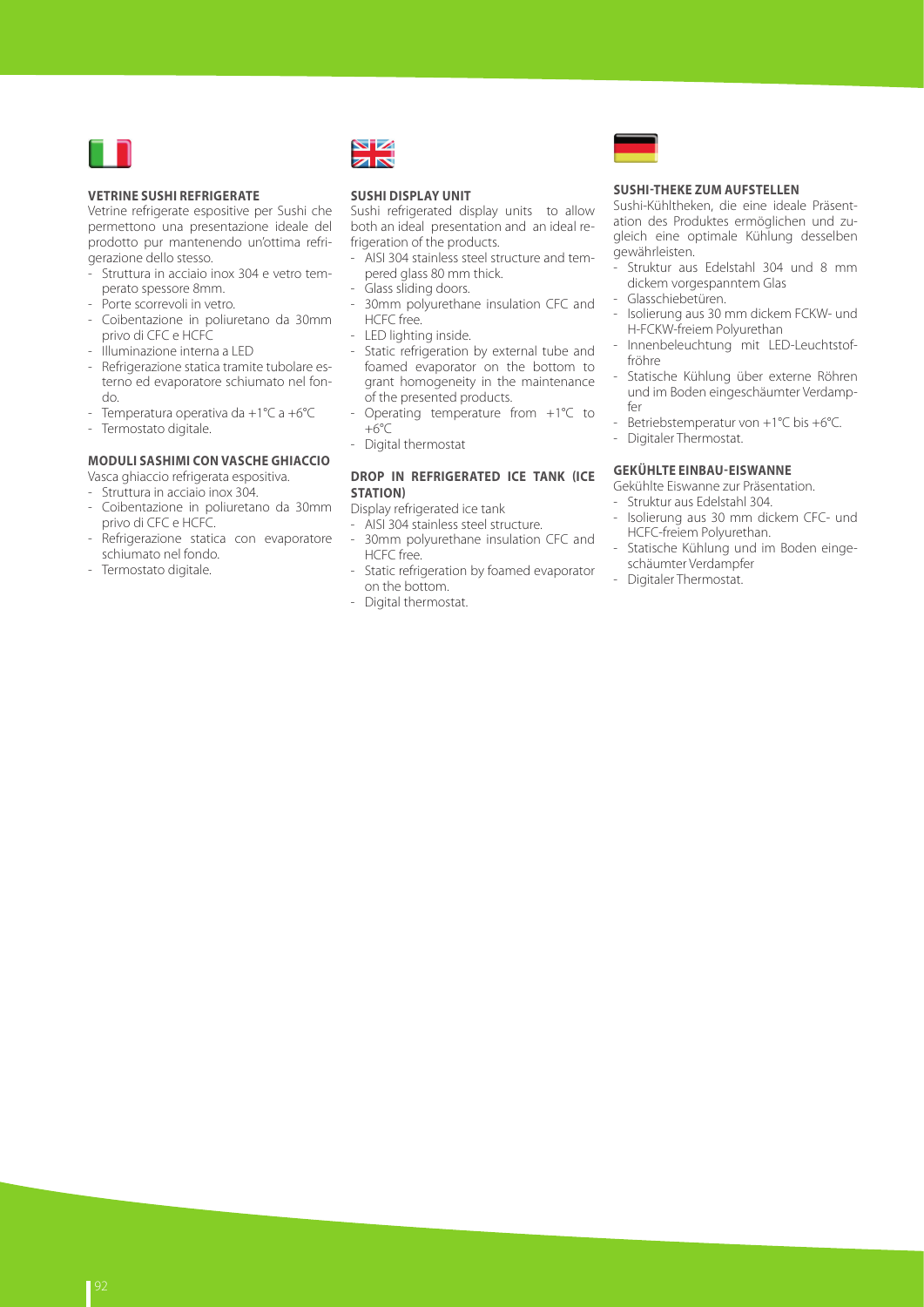

## **VITRINE À POSER POUR SUSHIS**

Vitrines réfrigérées d'exposition pour Sushis qui permettent une présentation idéale du produit tout en maintenant une excellente réfrigération.

- Structure en acier inox 304 et verre trempé d'une épaisseur de 8mm.
- Portes coulissantes en verre.
- Isolation en polyuréthane de 30mm sans CFC et HCFC
- Éclairage interne à LED
- Réfrigération statique par tube extérieur et évaporateur coulé dans la mousse au fond.
- Température opérationnelle +1°C à +6°C
- Thermostat numérique.

## **BAC À GLACE RÉFRIGÉRÉ À ENCASTRER**

- Bac à glace réfrigéré d'exposition.
- Structure en acier inox 304.
- Isolation en polyuréthane de 30mm sans CFC et HCFC.
- Réfrigération statique avec évaporateur coulé dans la mousse au fond.
- Thermostat numérique.



## **СУШИ ВИТРИНА**

Холодильная витрина для экспозиции суши, позволяющая идеально продемонстрировать продукты и обеспечить оптимальное охлаждение

- Конструкция из нержавеющей стали 304 и закаленного стекла толщиной 8 мм.
- Стеклянные двери-купе
- Изоляция из полиуретана 30 мм без CFC и HCFC
- Внутренняя LED подсветка
- Статическое охлаждение через внешние трубы и запененный испаритель в нижней части
- Рабочий t режим +1°С+6°С
- Цифровой термостат

## **ОХЛАЖДАЕМАЯ ВСТРАИВАЕМАЯ ВАННА ДЛЯ ЛЬДА**

- Охлаждаемая экспозиционная ванна для льда
- Конструкция из нержавеющей стали 304
- Изоляция из полиуретана 30 мм без CFC и HCFC
- Статическое охлаждение через запененный испаритель в нижней части
- Цифровой термостат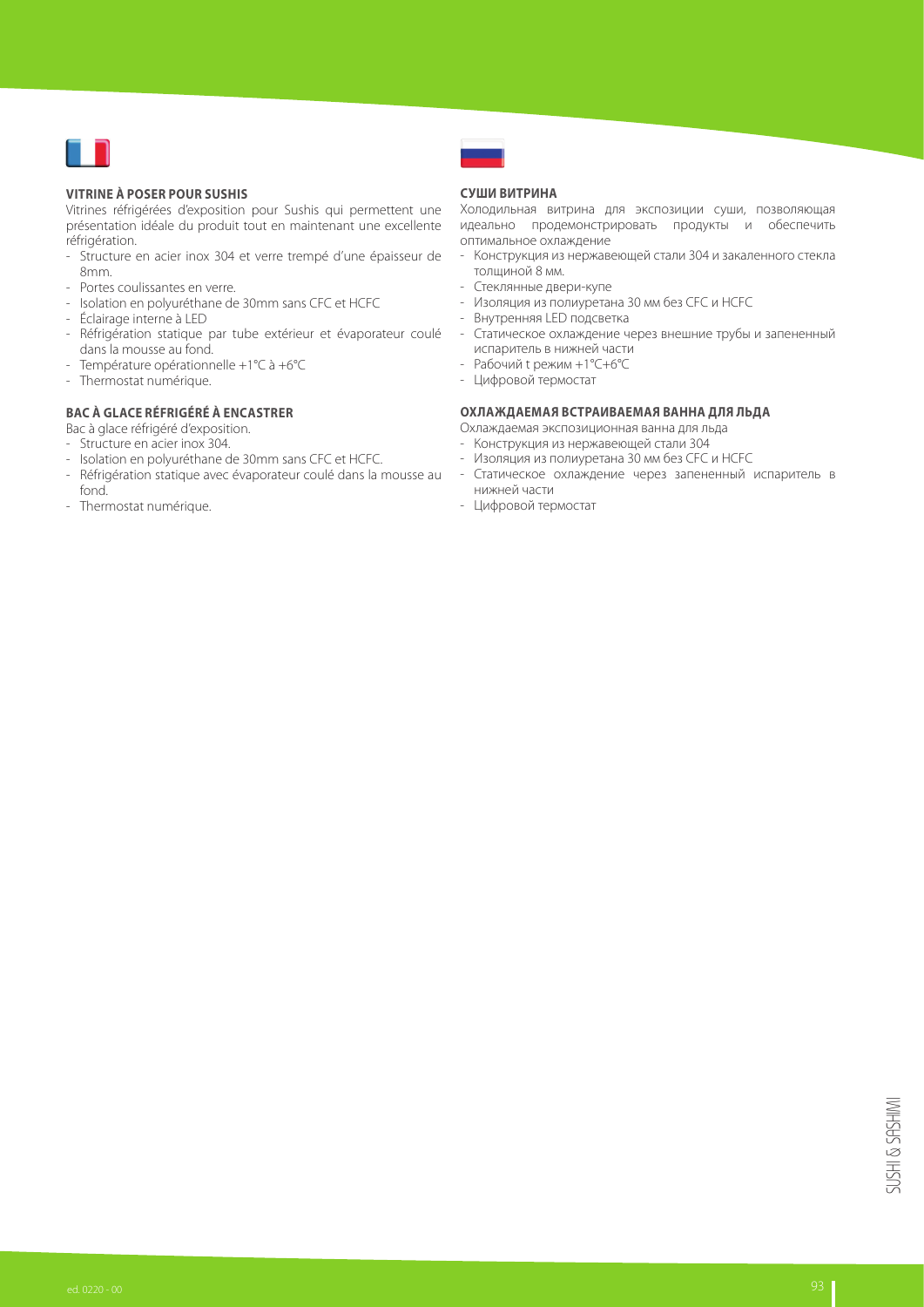## **VETRINE SUSHI REFRIGERATE E MODULI SASHIMI CON VASCHE GHIACCIO**

SUSHI DISPLAY UNITS AND SASHIMI ICE WELLS - SUSHI-KÜHLTHEKEN UND SASHIMI-MODULE MIT EISWANNEN - VITRINES SUSHI RÉFRIGÉRÉES ET MODULES SASHIMI AVEC BACS À GLACE - СУШИ ВИТРИНЫ И ВАННЫ ДЛЯ ЛЬДА